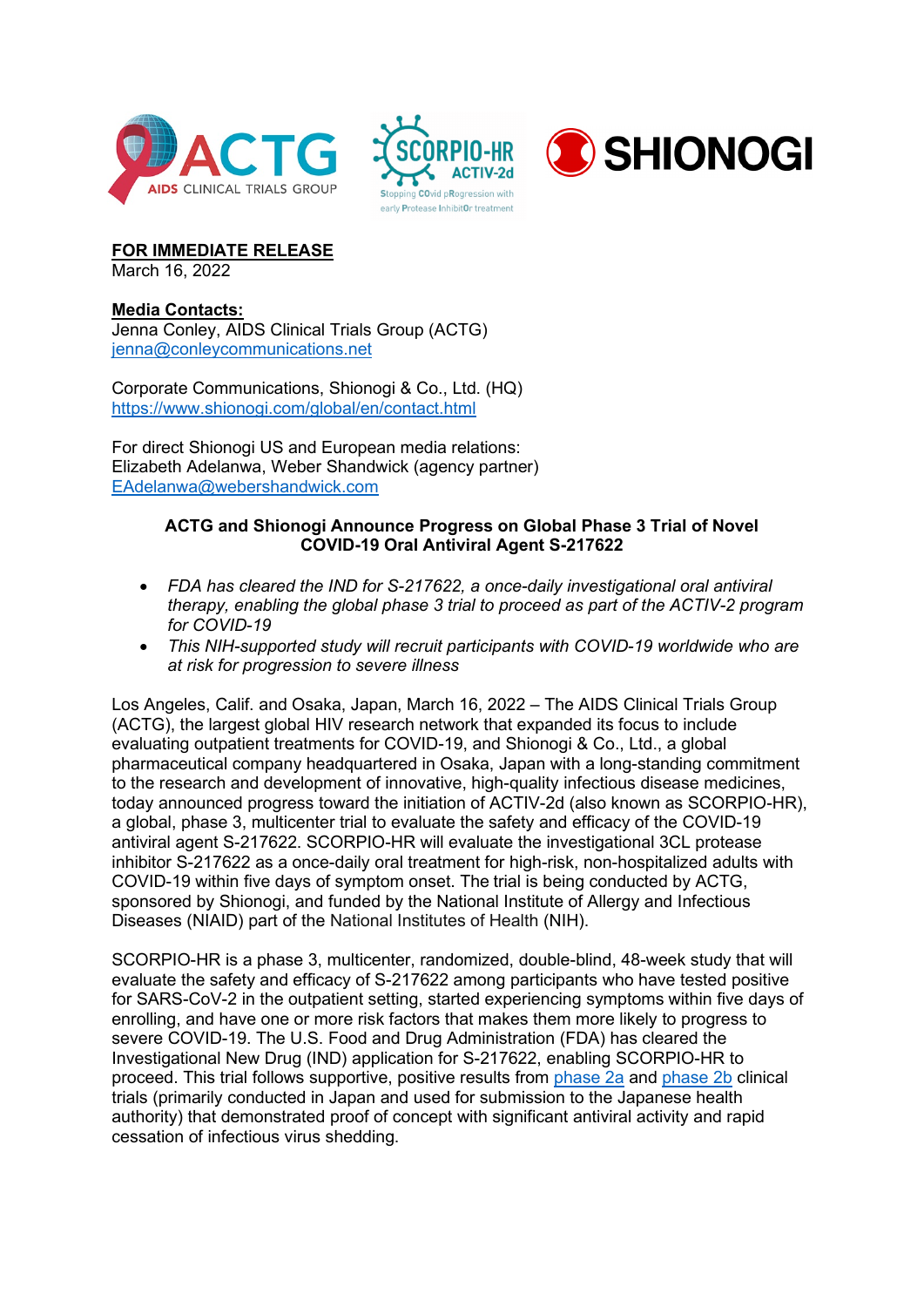"While S-217622 is in the same class of treatments as oral medications that are currently available through Emergency Use Authorizations to treat COVID-19, it is administered without a boosting agent and only once daily, which can simplify treatment," said Annie Luetkemeyer, M.D., University of California, San Francisco and a lead investigator of S-217622. "We need more well-tolerated, highly effective options to treat COVID-19 that reduce the risk of serious complications and the duration of infectiousness. Based on preliminary clinical trial data, we are excited about the potential for S-217622 to be an important addition to our COVID-19 treatment toolkit."

SCORPIO-HR will be conducted with trial sites in countries in Europe, South America, North America, Africa, and Asia. Approximately 1,700 participants will be randomized in a 2:1 ratio such that two thirds receive S-217622 and one third receive placebo. Participants may take locally provided COVID-19 treatment after enrollment, as long as it is compatible with S-217622.

"As more and more people begin to resume their daily lives, there remains a clear need for effective antiviral treatments for COVID-19 that can offer added protection against severe illness and reduce the burden of COVID-19 on our healthcare systems," said Isao Teshirogi, Ph.D., President and CEO at Shionogi & Co., Ltd. "As a potent antiviral, specifically designed to inhibit SARS-CoV-2's ability to spread through the body, S-217622 has demonstrated the largest reductions reported to date in infectious virus titer and rapid cessation of infectious virus shedding. We value the collaboration and support of the NIH and ACTG on this investigational antiviral to bring further treatment options to a broad range of COVID-19 patients, and especially to high-risk populations."

SCORPIO-HR is led by Kara W. Chew, M.D., M.S., University of California, Los Angeles (UCLA), Dr. Luetkemeyer, and Davey Smith, M.D., University of California, San Diego (protocol co-chairs) and David Alain Wohl, M.D., University of North Carolina (UNC) and Eric S. Daar, M.D., Lundquist Institute at Harbor-UCLA Medical Center (vice-chairs), and is supported by Judith Currier, M.D., M.Sc., UCLA (ACTG Chair) and Joseph J. Eron, M.D., UNC, (ACTG Co-Chair).

#### **About S-217622**

S-217622, a therapeutic drug for COVID-19, is an 3CL protease inhibitor created through joint research between Hokkaido University and Shionogi. SARS-CoV-2 utilizes an enzyme called 3CL protease that is essential for the replication of the virus. S-217622 suppresses the replication of SARS-CoV-2 by selectively inhibiting 3CL protease. In the phase 2 part of a phase 2/3 clinical trial conducted in Japan and Korea, patients treated with S-217622 showed a significant and rapid decrease in viral titer and/or viral RNA on day 4 (after the 3<sup>rd</sup> dose), in comparison to the placebo. In the phase 2 part of the phase 2/3 clinical trial, no serious safety concerns were reported. Additionally, in the preliminary *in vitro* study, S-217622 exhibited similar antiviral activity against the Omicron subvariant BA.2 and other existing variants. Recognizing the urgent global need for more therapies to address COVID-19, Shionogi has already begun to work with worldwide health authorities including those located in Japan and the United States. SCORPIO-HR is a global phase 3 trial of the ACTIV-2 NIH-funded outpatient treatment study for **S**topping **CO**VID-19 p**R**ogression with early **P**rotease **I**nhibit**O**r treatment.

### **About ACTIV-2**

ACTIV-2 is sponsored by the NIAID, part of the NIH, which also funds the ACTG. ACTIV-2 is part of NIH's [Accelerating COVID-19 Therapeutic Interventions and Vaccines \(ACTIV\)](https://www.nih.gov/research-training/medical-research-initiatives/activ) [initiative,](https://www.nih.gov/research-training/medical-research-initiatives/activ) a public-private partnership program set up to create a coordinated research strategy that prioritizes and speeds development of the most promising treatments and vaccines. It also receives support from Federal COVID Response-Therapeutics, the U.S.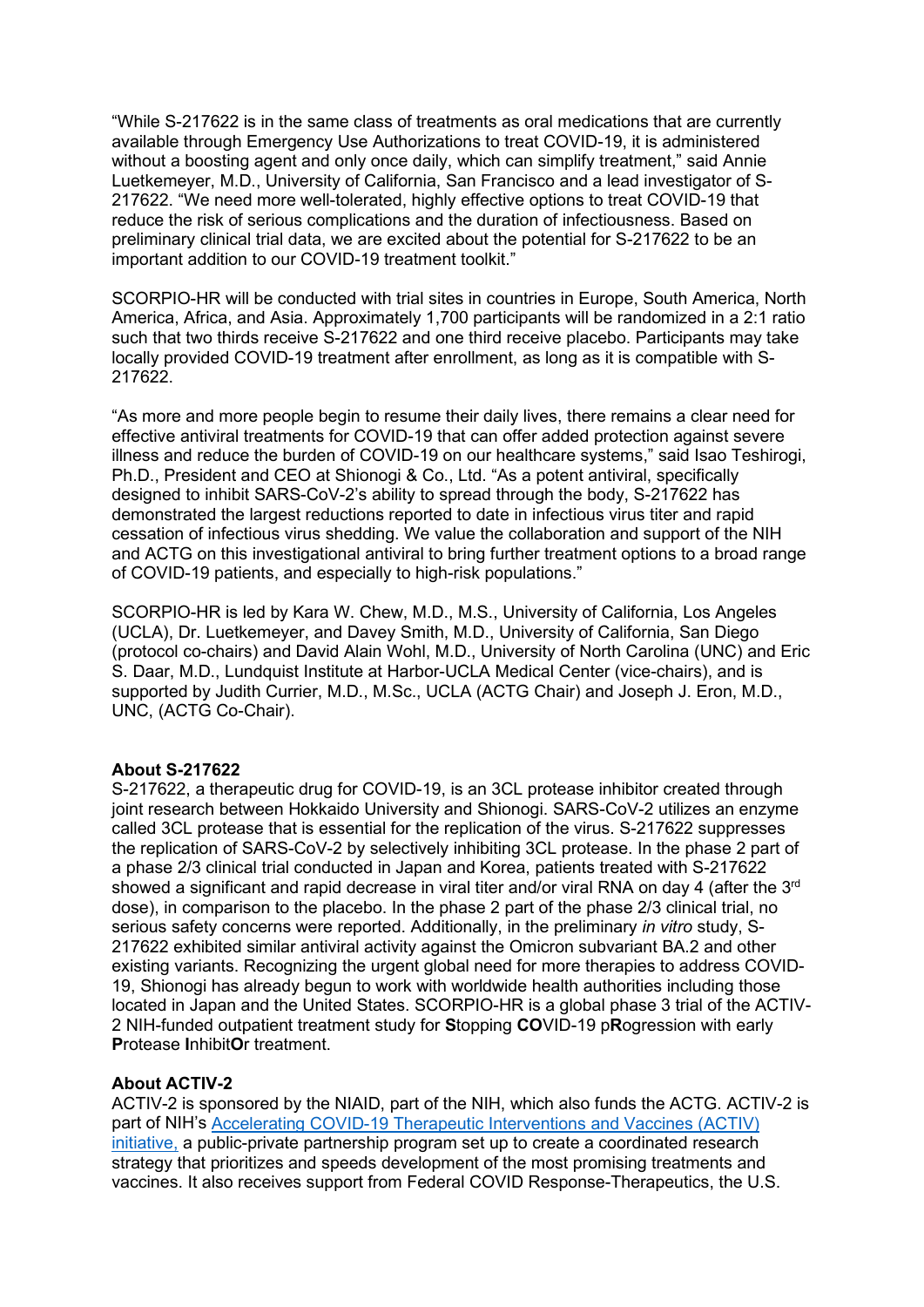government's multi-agency effort to accelerate the development, manufacturing, and distribution of COVID-19 vaccines, therapeutics, and diagnostics.

## **About the [ACTG](http://www.actgnetwork.org/)**

Founded in 1987, the AIDS Clinical Trials Group (ACTG) was the world's first HIV research network. The ACTG conducts groundbreaking studies to improve the treatment of HIV and its complications, including tuberculosis and viral hepatitis; reduce new infections and HIVrelated illness; and advance new approaches to prevent, treat, and ultimately cure HIV in adults and children. More recently, the ACTG has expanded its focus to include the evaluation of outpatient treatments for COVID-19. ACTG investigators and research units in 15 countries serve as major resources for HIV/AIDS research, treatment, care, and training/education in their communities. ACTG studies have helped establish current paradigms for managing HIV disease, and have informed HIV treatment guidelines, resulting in dramatic decreases in HIV-related mortality worldwide.

### **About [Shionogi](https://www.shionogi.com/global/en/)**

Shionogi & Co., Ltd. is a leading global research-driven pharmaceutical company based in Japan, dedicated to bringing benefits to patients based on its corporate philosophy of "supplying the best possible medicine to protect the health and wellbeing of the patients we serve." The company has discovered and developed novel medicines for HIV, influenza and antimicrobial resistance, and currently markets products in several therapeutic areas including anti-infectives with the first siderophore cephalosporin, FETROJA® (cefiderocol; known as FETCROJA® in Europe). Other therapeutic areas and the focus of the company's pipeline include CNS/psychoneurological diseases, oncology and pain. For more information on Shionogi & Co., Ltd., visit [https://www.shionogi.com/global/en/.](https://www.shionogi.com/global/en/) Shionogi Inc. is the U.S. subsidiary of Shionogi & Co., Ltd. based in N.J. For more information on Shionogi Inc., please visit [https://www.shionogi.com.](https://www.shionogi.com/) Shionogi B.V. is the European headquarters of Shionogi & Co., Ltd. For more information on Shionogi B.V., please visit [www.shionogi.eu.](http://www.shionogi.eu/)

#### **[Shionogi's Commitment to Fight COVID-19](https://www.shionogi.com/global/en/sustainability/information-for-id/covid19-initiative.html)**

With continued social disruption caused by the worldwide spread of the novel coronavirus (SARS-CoV-2), Shionogi continues intensive efforts to deliver pharmaceutical products to patients in need in a reliable and stable manner. As a pharmaceutical company with a major focus on infectious diseases, Shionogi is also working with public institutions, academia, and partner companies to address COVID-19, by pursuing the discovery of novel therapeutics and the development of vaccine and diagnostic products. We will continue to strive to fulfill our social responsibility and to contribute to re-establishing the safety and security of society by bringing forward new tools and technologies for the diagnosis and treatment of COVID-19 to support ending this pandemic. Shionogi will work closely with government, industry, and academia to accelerate our efforts and will keep all stakeholders informed regarding the progress of our efforts.

# *Forward Looking Statement*

This announcement contains forward-looking statements. These statements are based on expectations in light of the information currently available, assumptions that are subject to risks and uncertainties which could cause actual results to differ materially from these statements. Risks and uncertainties include general domestic and international economic conditions such as general industry and market conditions, and changes of interest rate and currency exchange rate. These risks and uncertainties particularly apply with respect to product-related forward-looking statements. Product risks and uncertainties include, but are not limited to, completion and discontinuation of clinical trials; obtaining regulatory approvals; claims and concerns about product safety and efficacy; technological advances; adverse outcome of important litigation; domestic and foreign healthcare reforms and changes of laws and regulations. Also, for existing products, there are manufacturing and marketing risks, which include, but are not limited to, inability to build production capacity to meet